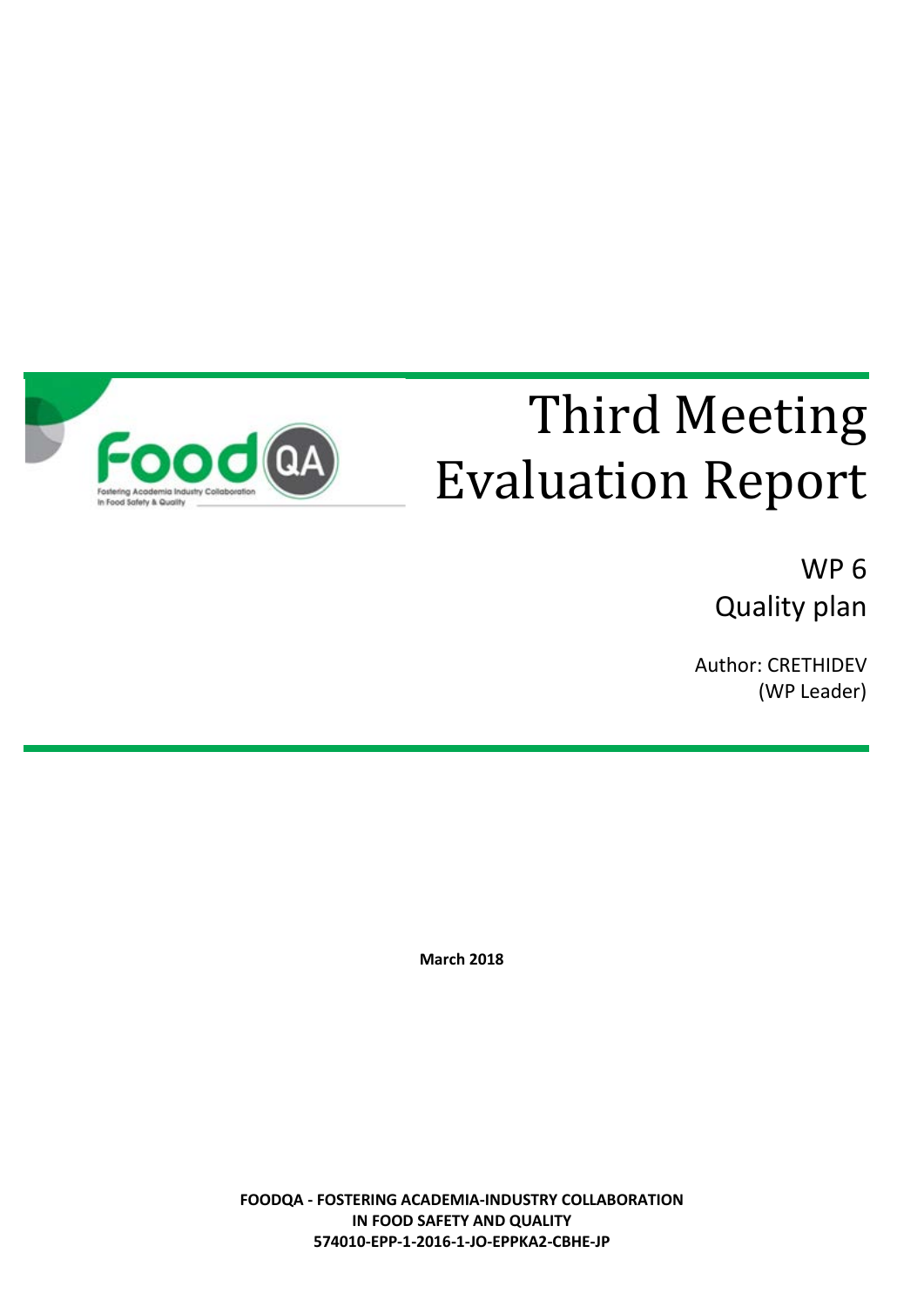

#### **Document Data**

*Deliverable: Third Meeting Evaluation Report*

*Work Package: 6. Quality plan*

*Work Package Leader: P13-CRETHIDEV (Greece)*

*Partners involved: P1-JUST (Jordan), P2-UJ (Jordan), P3-MU (Jordan), P4-BAU (Jordan), P5-MONOJO (Jordan), P6-JFDA (Jordan), P7-HTWK (Germany), P8-UNITE (Italy), P9-SPLIT (Croatia), P10-JU (Jordan), P11-AUA (Greece), P12-P&B (Portugal), P13-CRETHIDEV (Greece).*

*Distribution level: Partnership (Confidential)*

*Review by: Internal*

*Document Version: 1 (final)*

*Status: Approved*

#### **Document History**

| <b>Version</b> | Date       | <b>Author/Organization</b> | <b>Changes</b> |
|----------------|------------|----------------------------|----------------|
|                | 19/03/2018 | <b>CRETHIDEV</b>           | Base document  |
|                |            |                            |                |
|                |            |                            |                |

#### **Disclaimer**

This project has been funded by the Erasmus+ Programme of the European Union.

The information and views set out in this publication re those of the author(s) and do not necessarily reflect the official opinion of the European Union. Neither the European Union institutions and bodies nor any person acting on their behalf may be held responsible for the use which may be made of the information contained therein.

Reproduction is authorised provided the source is acknowledged.

All rights reserved

**Project Nr 574010-EPP-1-2016-1-JO-EPPKA2-CBHE-JP**



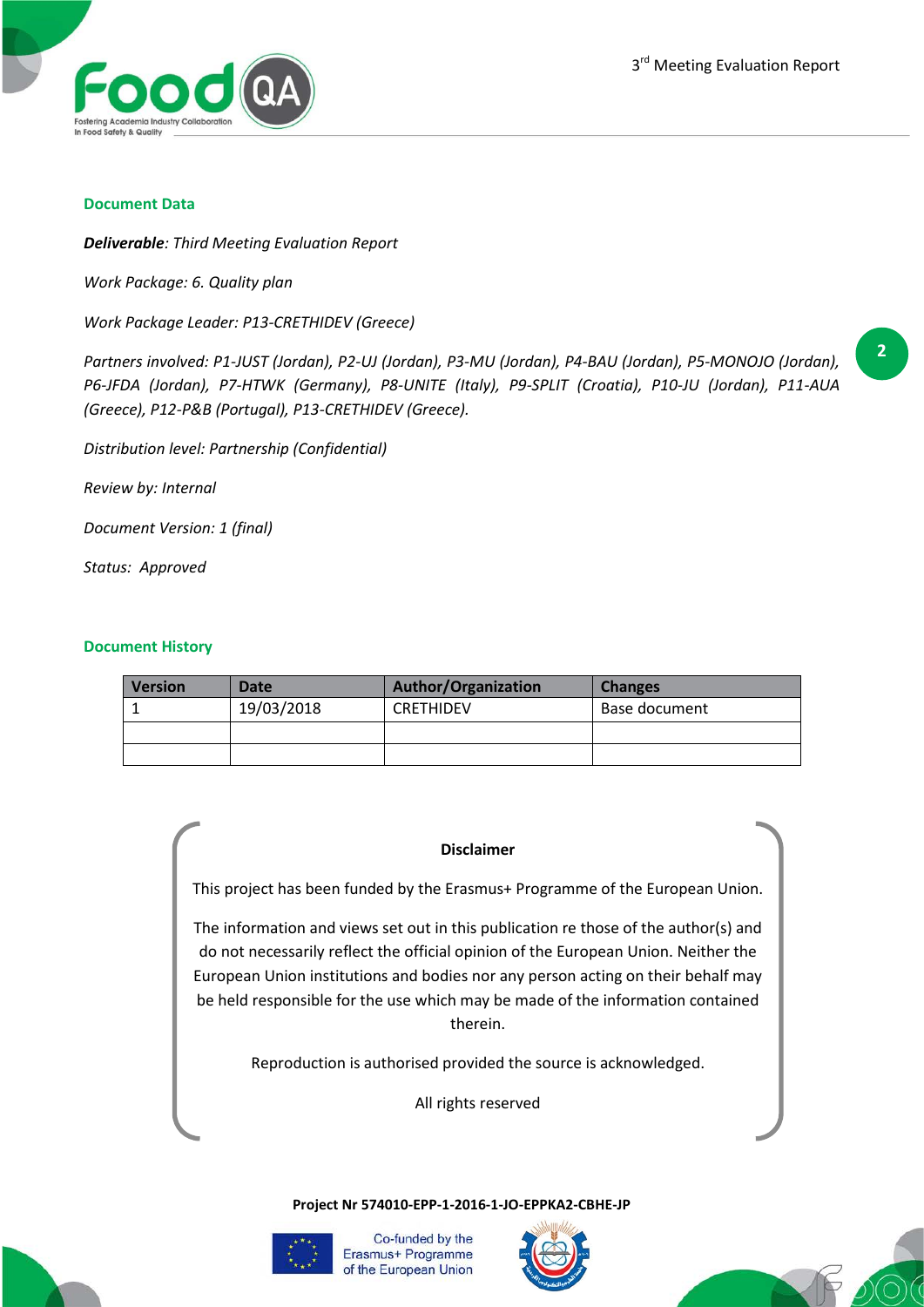

 $\overline{\mathbf{3}}$ 

## **Table of Contents**

| $1 \quad \blacksquare$ |  |
|------------------------|--|
| $2^{\sim}$             |  |
| $3^{\circ}$            |  |
| 3.1                    |  |
|                        |  |
|                        |  |
|                        |  |

Project Nr 574010-EPP-1-2016-1-JO-EPPKA2-CBHE-JP





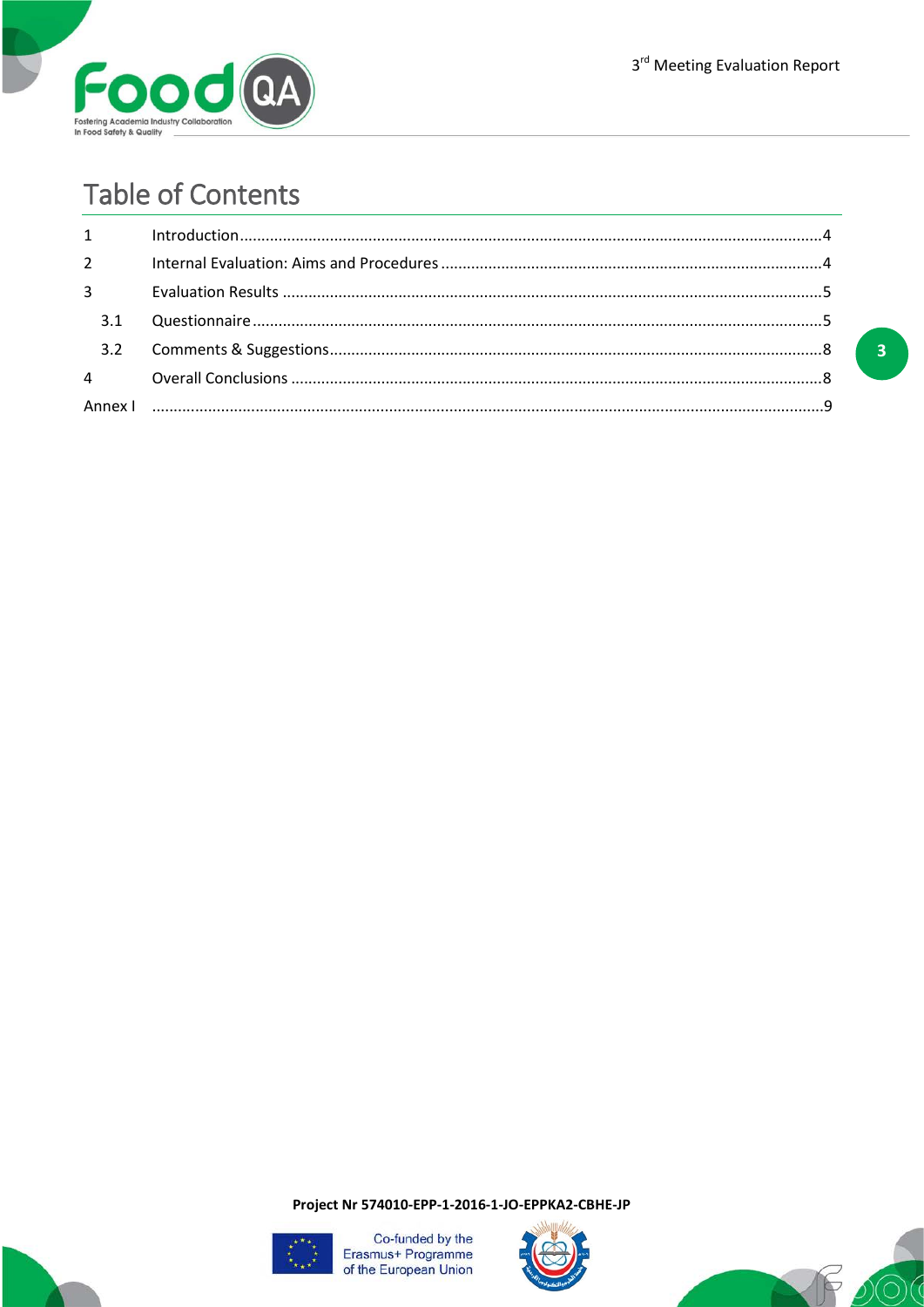

### 1 Introduction

The project FOODQA "Fostering Academia Industry collaboration in Food safety and Quality" has been cofunded under the Erasmus+ Programme. The FoodQA project aims at reinforcing and structuring a Jordanian network for promoting entrepreneurship and innovation in the food area, while improving the flow of knowledge and cooperation between HEI and industry. To achieve this ambitious goal, the consortium identified a set of activities to be carried out through the creation of the FoodQA centers. These activities will lead to key changes in teaching and learning approaches and will build strong & durable bridges between academia and industry.

The partnership has agreed to ensure that all relevant measures shall be taken in order for the project to be implemented with high quality provisions. The main quality characteristics regarding the progress of the project, that will be sought to be accomplished, are the effectiveness of management and communication among the partnership, the timely accomplishment of its milestones and the effective budget control.

### 2 Internal Evaluation: Aims and Procedures

This document is for internal use by the project team and has been prepared in the context of the internal quality evaluation of the Project. With an aim to ensure the quality of the FOODQA project, key project processes, such as the partnership meetings are assessed through internal self-evaluation of the consortium by the project partners.

The aim of the evaluation is to assess the organisational issues of the meeting, and also the value of the received information to the project progress.

The internal evaluation is performed after each partnership meeting; all participants receive a questionnaire using an online digital survey tool that allows respondents to remain anonymous in order to collect quantitative and qualitative data.

The assessment is done by analyzing the responses from each partner to these questions.

The Quality Manager collects all the answers from the partners and integrates them into a report which will reflect the views of the consortium on its progress.

**The meeting/event is considered approved if the percentage of agreement is more than 70% of weighted answers with score ≥ 3. Scores less than this will require corrective actions by the partnership, led by the Project Coordinator.**

The delivery of the questionnaires and the collection of results of this internal evaluation were done using Google Forms. Elaboration of results was done using MS Excel.

**Project Nr 574010-EPP-1-2016-1-JO-EPPKA2-CBHE-JP**





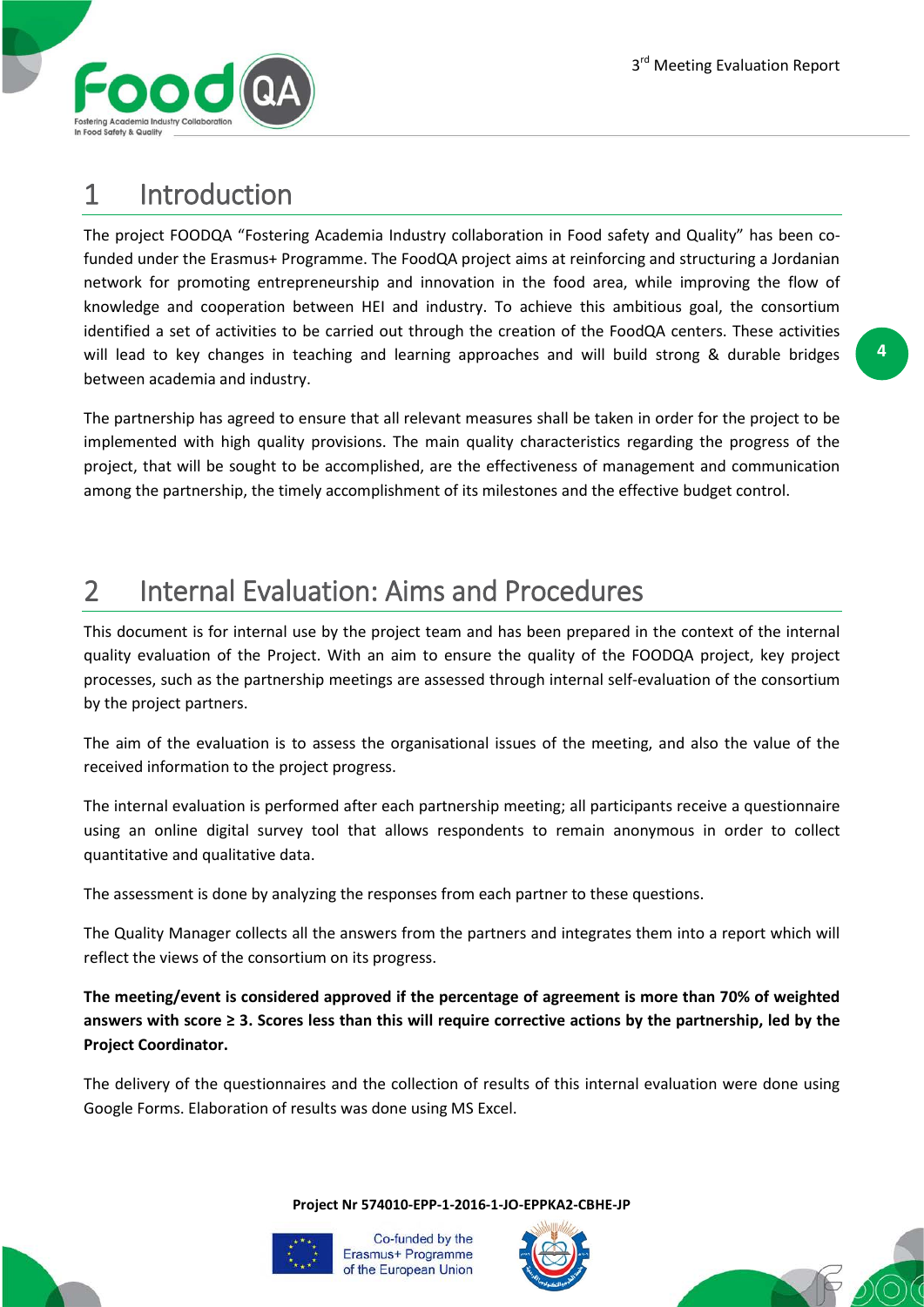

### 3 Evaluation Results

The Third Meeting Evaluation was implemented after the meeting in Porto that was held on 21-24 January 2018. A questionnaire was prepared and was delivered to the partners through Google Forms.

Partners were allowed to submit their answers during the period from February 22st, 2018 to March 5th, 2018. **Out of 29 participants in the meeting (according to the Attendance List), 20 responses were received, coming from all partners (68.9 % participation in the survey).**

The survey contained a set of questions (5-point Likert scale), in which respondents had to give a grade between 1 and 5, with 5 being the highest (fully agree) and 1 the lowest (fully disagree). Also, the possibility to provide comments at the end was provided.

**At the end respondents were asked regarding their personal data, for the purpose of ascertaining partner participation. This information was optional for the participants in order to preserve their anonymity.**

Annex I gives the Attendance list with all attendees per partner.

The results given below incorporate all the findings of the evaluation questionnaire.

#### 3.1 Questionnaire

Partners were asked to rate some questions characterizing the overall meeting organization and effectiveness. Answers to all the questions were required.

Looking at the following chart, the majority of the partners seem to be very satisfied about the organization of the meeting, and its contribution to the progress of the project so far.

Looking the chart, it is possible to understand that the meeting was extremely useful to clarify some important aspects of the project. As we can see, all partners stressed that the meeting contributed positively to the progress of the project and the scheduling of the next steps, which is vital to the success of the project.

Moreover, it is of high importance that all partners agreed that all presentations were clear and understandable; while 90% stressed that they could work in very good facilities.

Furthermore, all participants believe that all had the opportunity to express their observations, comments and questions about the topics of the meeting.

95% were satisfied regarding the overall meeting and believe that it was well planned and organized, while 90% stated that the timetable was respected. Also 95% stated that the agenda of the meeting was clear and well balanced focusing on all the key aspects of the project.

All believe that the access to the venue of the meeting was easy.

#### **Project Nr 574010-EPP-1-2016-1-JO-EPPKA2-CBHE-JP**





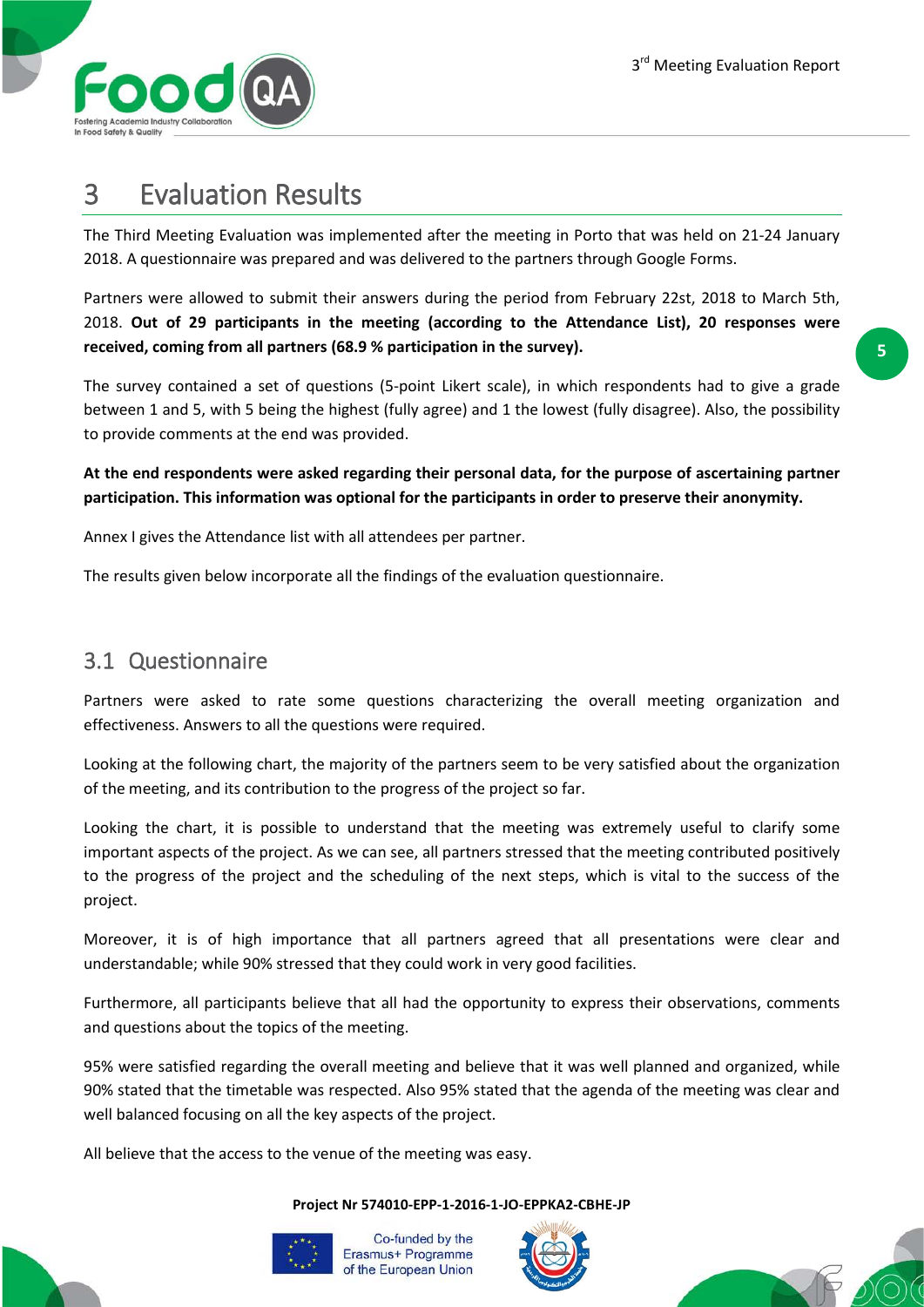

65% believe that catering and meals were satisfactory, while 30% had a neutral response on this matter and only 5% (which is one participant) stated that they weren't satisfied.

Also all the participants believe that the proposed accommodation was satisfactory.

The combined percentage of agreement for scores ≥ 3 was above the threshold of 70%, for all questions.

|                                                       | $1-$                            | $2 -$           | $3-$           | $4-$            | $5-$           | weighted | <b>Combined</b> | <b>TOTAL</b> |
|-------------------------------------------------------|---------------------------------|-----------------|----------------|-----------------|----------------|----------|-----------------|--------------|
|                                                       | <b>Fully</b><br><b>Disagree</b> | <b>Disagree</b> | <b>Neutral</b> | <b>Agree</b>    | <b>Fully</b>   | average  | %<br>(≥ 3)      |              |
| 1. The meeting was well planned and                   | 0                               | $\Omega$        | $\overline{1}$ | $\overline{4}$  | agree<br>15    |          |                 | 20           |
| organized                                             | 0%                              | 0%              | 5%             | 20%             | 75%            | 94%      | 100%            | 100%         |
| 2. The agenda of the meeting was                      | $\mathbf{0}$                    | $\mathbf{1}$    | $\Omega$       | 5               | 14             |          |                 | 20           |
| clear, balanced, focusing on all key                  | 0%                              | 5%              | 0%             | 25%             | 70%            | 92%      | 95%             | 100%         |
| topics                                                |                                 |                 |                |                 |                |          |                 |              |
| 3. The topics were presented and                      | $\Omega$                        | $\mathbf 0$     | $\mathbf 0$    | 8               | 12             |          |                 | 20           |
| discussed<br>in<br>clear<br>a<br>and                  | 0%                              | 0%              | 0%             | 40%             | 60%            | 92%      | 100%            | 100%         |
| understandable manner                                 |                                 |                 |                |                 |                |          |                 |              |
|                                                       | $\Omega$                        | $\mathbf{1}$    | $\mathbf{1}$   | $\overline{3}$  | 15             |          |                 | 20           |
|                                                       | 0%                              | 5%              | 5%             | 15%             | 75%            | 92%      | 95%             | 100%         |
| 4. The timetable was respected                        |                                 |                 |                |                 |                |          |                 |              |
| 5. All participants had the opportunity               | $\mathbf{0}$                    | $\Omega$        | $\mathbf{0}$   | $6\phantom{a}$  | 14             |          |                 | 20           |
| express<br>their<br>to                                | 0%                              | 0%              | 0%             | 30%             | 70%            | 94%      | 100%            | 100%         |
| observations/comments/questions                       |                                 |                 |                |                 |                |          |                 |              |
| about the topics of the meeting.                      |                                 |                 |                |                 |                |          |                 |              |
| 6. The meeting provided added value                   | $\mathbf 0$                     | $\mathbf 0$     | $\mathbf 0$    | $\overline{3}$  | 17             |          |                 | 20           |
| with respect to the progress of the                   | 0%                              | 0%              | 0%             | 15%             | 85%            | 97%      | 100%            | 100%         |
| project and the scheduling of the                     |                                 |                 |                |                 |                |          |                 |              |
| next steps.                                           |                                 |                 |                |                 |                |          |                 |              |
|                                                       | $\Omega$                        | $\Omega$        | $\Omega$       | $\overline{2}$  | 18             |          |                 | 20           |
| 7. Access to the venue of the meeting                 | 0%                              | 0%              | 0%             | 10%             | 90%            | 98%      | 100%            | 100%         |
| was easy                                              |                                 |                 | $\overline{2}$ |                 |                |          |                 |              |
| 8. The conference room<br>and<br>its                  | $\mathbf 0$                     | $\mathbf 0$     |                | $6\overline{6}$ | 12             |          |                 | 20           |
| facilities facilitated the work during<br>the meeting | 0%                              | 0%              | 10%            | 30%             | 60%            | 90%      | 100%            | 100%         |
|                                                       | $\Omega$                        | $\mathbf{1}$    | $6\phantom{1}$ | $\overline{4}$  | $\overline{9}$ |          |                 | 20           |
| 9. Catering<br>and<br>meals<br>were                   | 0%                              | 5%              | 30%            | 20%             | 45%            | 81%      | 95%             | 100%         |
| satisfactory.                                         |                                 |                 |                |                 |                |          |                 |              |
|                                                       | $\mathbf 0$                     | $\mathbf 0$     | $\mathbf 0$    | 5               | 15             |          |                 | 20           |
|                                                       |                                 |                 |                |                 |                |          |                 |              |
| 10. Proposed<br>accommodation<br>was                  | 0%                              | 0%              | 0%             | 25%             | 75%            | 95%      | 100%            | 100%         |
| satisfactory.                                         |                                 |                 |                |                 |                |          |                 |              |

**Project Nr 574010-EPP-1-2016-1-JO-EPPKA2-CBHE-JP**





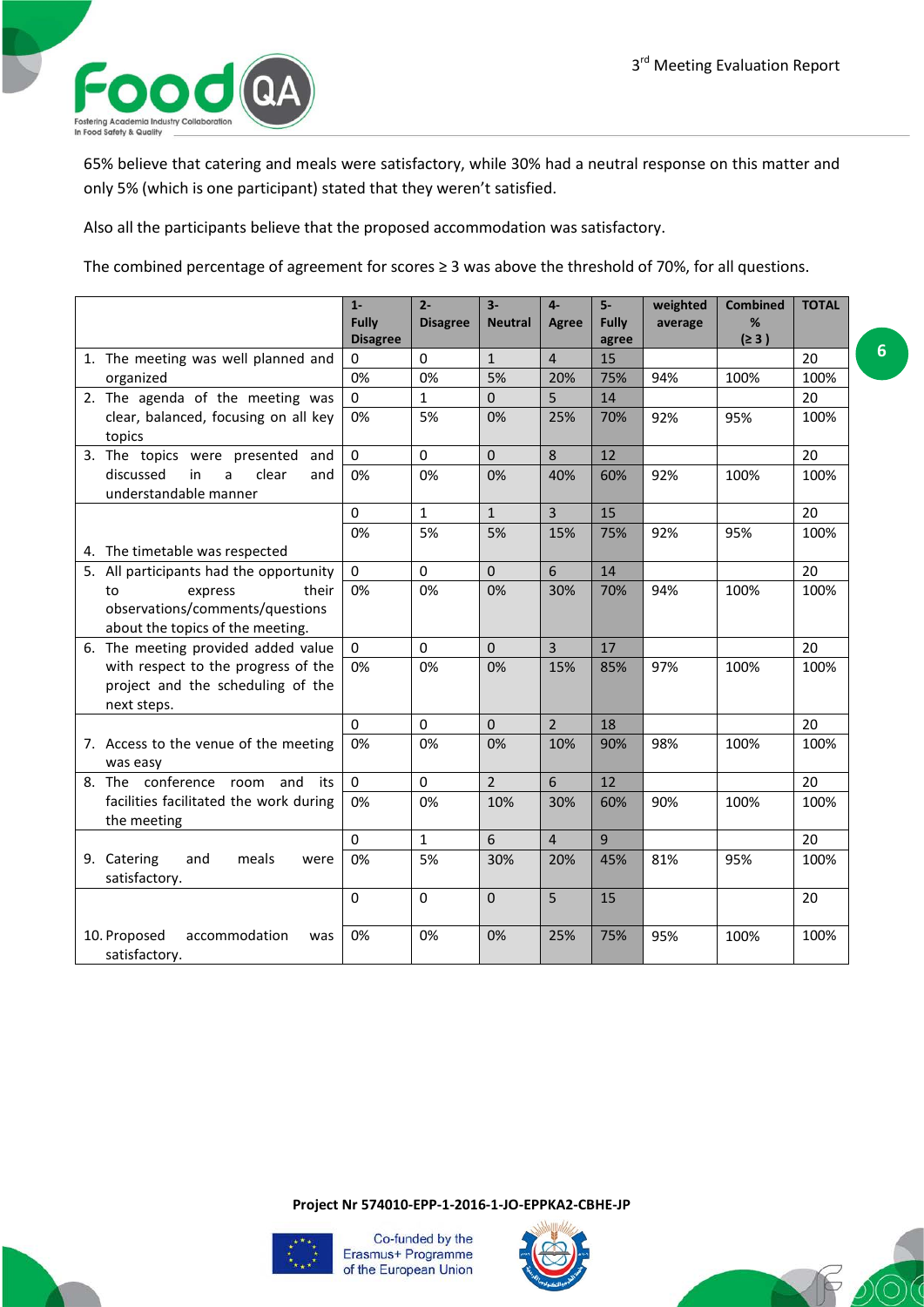



**Project Nr 574010-EPP-1-2016-1-JO-EPPKA2-CBHE-JP**



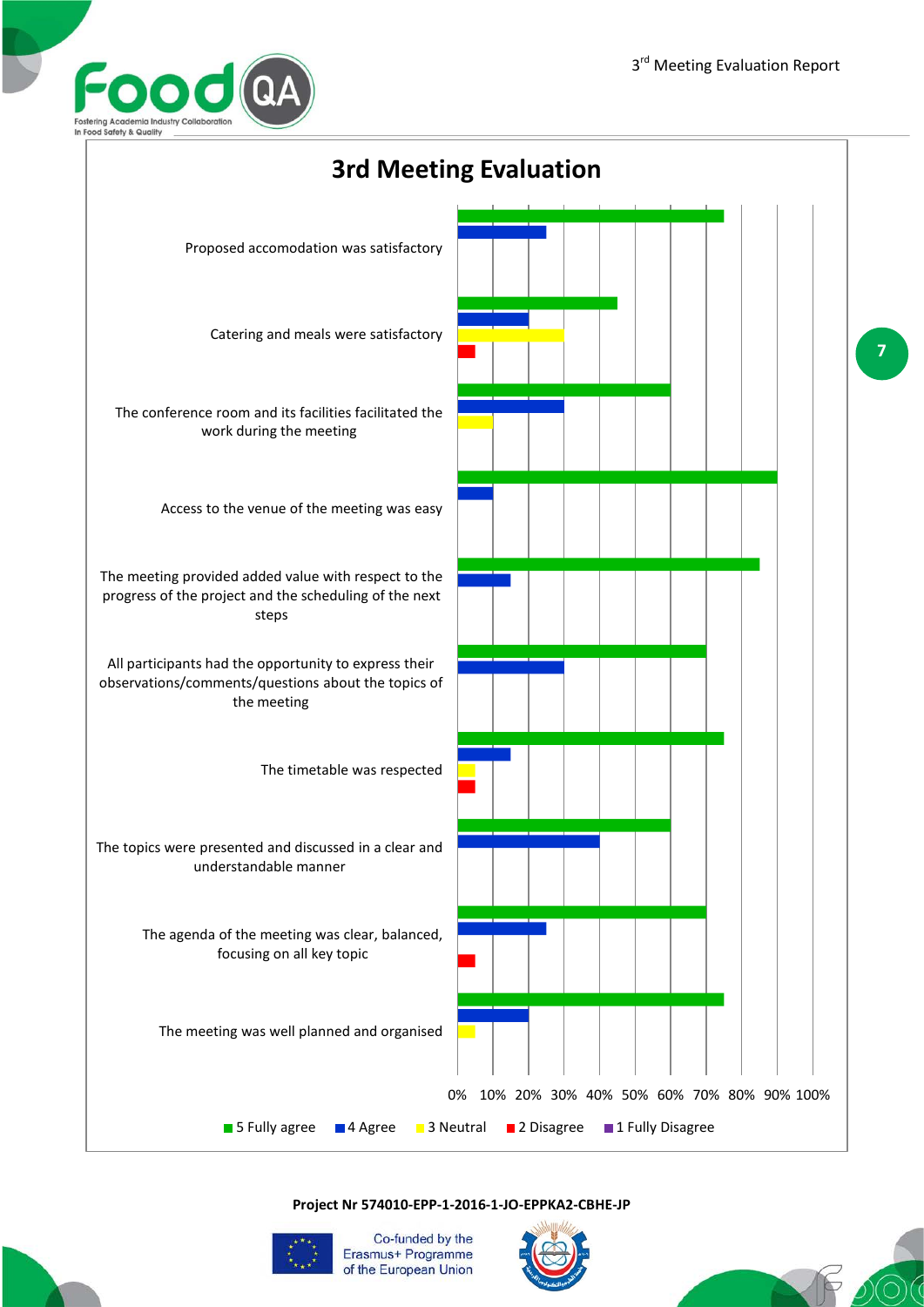

### 3.2 Comments & Suggestions

3 partners made additional comments and suggestions. Their comments and suggestions highlight the following aspects:

- There wasn't enough networking time besides the social dinner on Sunday.
- One participant stated that he/she was not included in the mailing list. When he/she asked information about the meeting, he/she received a series of emails with different timetables and programmes. That was confusing and caused mistakes in his/her travelling plans.
- A third participant was disappointed about the coffee breaks. According to what he/she states there was no coffee provided during the coffee break that should be.

**8**

# 4 Overall Conclusions

- The overall results of the evaluation of the 3rd meeting are extremely positive as all partners agree that the contents of the meeting contributed to making the work ahead much more concrete and that the meeting was useful to clarify some important aspects of the project, as it contributed positively to the progress of the project and the scheduling of the next steps.
- The majority agreed that the meeting was very well prepared and organised and took place in optimal conditions.
- Everybody agreed that they had the opportunity to express their observations, comments and questions about the topics of the meeting.
- The agenda of the meeting was well balanced focusing on all the key aspects of the project and the presentations were clear and understandable.
- All participants agreed that the partners received all information needed on time, except for one partner who was not included in the mailing list.
- The time schedule of the meeting was respected.
- Access to the venue of the meeting was easy.
- One participant seems to be disappointed about the coffee breaks, since there was no coffee provided during the coffee break.
- One participant stated that more networking was needed time besides the social dinner.
- The catering that was provided was satisfactory by the majority of participants.
- All the participants believe that the proposed accommodation was satisfactory.

**Project Nr 574010-EPP-1-2016-1-JO-EPPKA2-CBHE-JP**





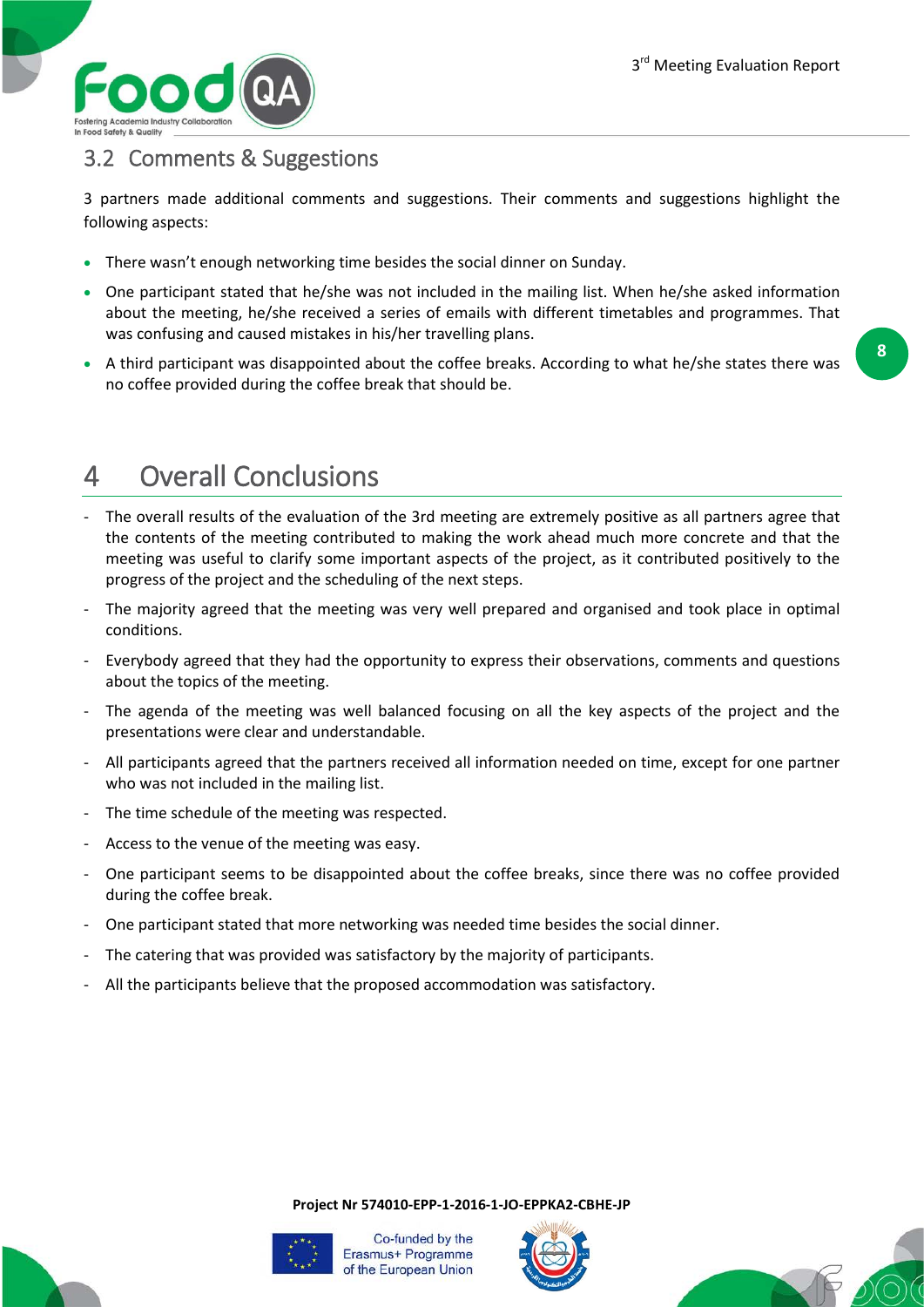**9**



### Annex I

#### **Attendees:**

Н

| <b>Jordan University of Science and Technology (JUST)</b>                 |                                                                                                  |  |  |  |  |
|---------------------------------------------------------------------------|--------------------------------------------------------------------------------------------------|--|--|--|--|
| <b>Name</b>                                                               | Profession                                                                                       |  |  |  |  |
| Prof. Fahmi Abu Al Rub                                                    | Project manager of FOODQA Project                                                                |  |  |  |  |
| Prof. Mohammed Ebbini                                                     | <b>Vice President</b>                                                                            |  |  |  |  |
| Prof. Kamal Zuhdi                                                         | Dean of Agriculture                                                                              |  |  |  |  |
| Prof. Anas Nabulsi                                                        | Professor of Food                                                                                |  |  |  |  |
| Prof. Majdi Mahasneh                                                      | Professor of Food Engineering                                                                    |  |  |  |  |
| Dr. Khaled Al-Khatib                                                      | Director of Finance Unit                                                                         |  |  |  |  |
| Eng. Qatada Damra                                                         | Administrative                                                                                   |  |  |  |  |
| The University of Jordan (UJ)                                             |                                                                                                  |  |  |  |  |
| Prof. Ahmed Al-Salaymeh                                                   | Professor<br>the<br>School<br>of<br>at<br>Engineering<br>and<br><b>Technology/Contact Person</b> |  |  |  |  |
| Prof. Maher Al-Dababbas                                                   | Professor of Food                                                                                |  |  |  |  |
| Eng. Tahani                                                               | Administrative                                                                                   |  |  |  |  |
| Eng. Leena Marashdeh                                                      | Administrative                                                                                   |  |  |  |  |
| <b>Mutah University (MU)</b>                                              |                                                                                                  |  |  |  |  |
| Prof. Omar Maaitah                                                        | <b>Contact Person</b>                                                                            |  |  |  |  |
| Prof. Hamaydeh                                                            | Vice Dean                                                                                        |  |  |  |  |
| Al Balqa' Applied university (BAU)                                        |                                                                                                  |  |  |  |  |
| Prof. Tareg Azab                                                          | Professor, Contact Person                                                                        |  |  |  |  |
| Prof. Ihab                                                                | Professor of Agriculture                                                                         |  |  |  |  |
| <b>MONOJO</b>                                                             |                                                                                                  |  |  |  |  |
| Mrs. Penelope Shihab                                                      | CEO-MONOJO                                                                                       |  |  |  |  |
| <b>Jordan FDA</b>                                                         |                                                                                                  |  |  |  |  |
| Eng. Safaa Smadi                                                          | <b>Quality Manager</b>                                                                           |  |  |  |  |
| Hochschule für Technik, Wirtschaft und Kultur Leipzig HTWK Leipzig (HTWK) |                                                                                                  |  |  |  |  |
| Alex Dekin                                                                | Researcher                                                                                       |  |  |  |  |

**Project Nr 574010-EPP-1-2016-1-JO-EPPKA2-CBHE-JP**